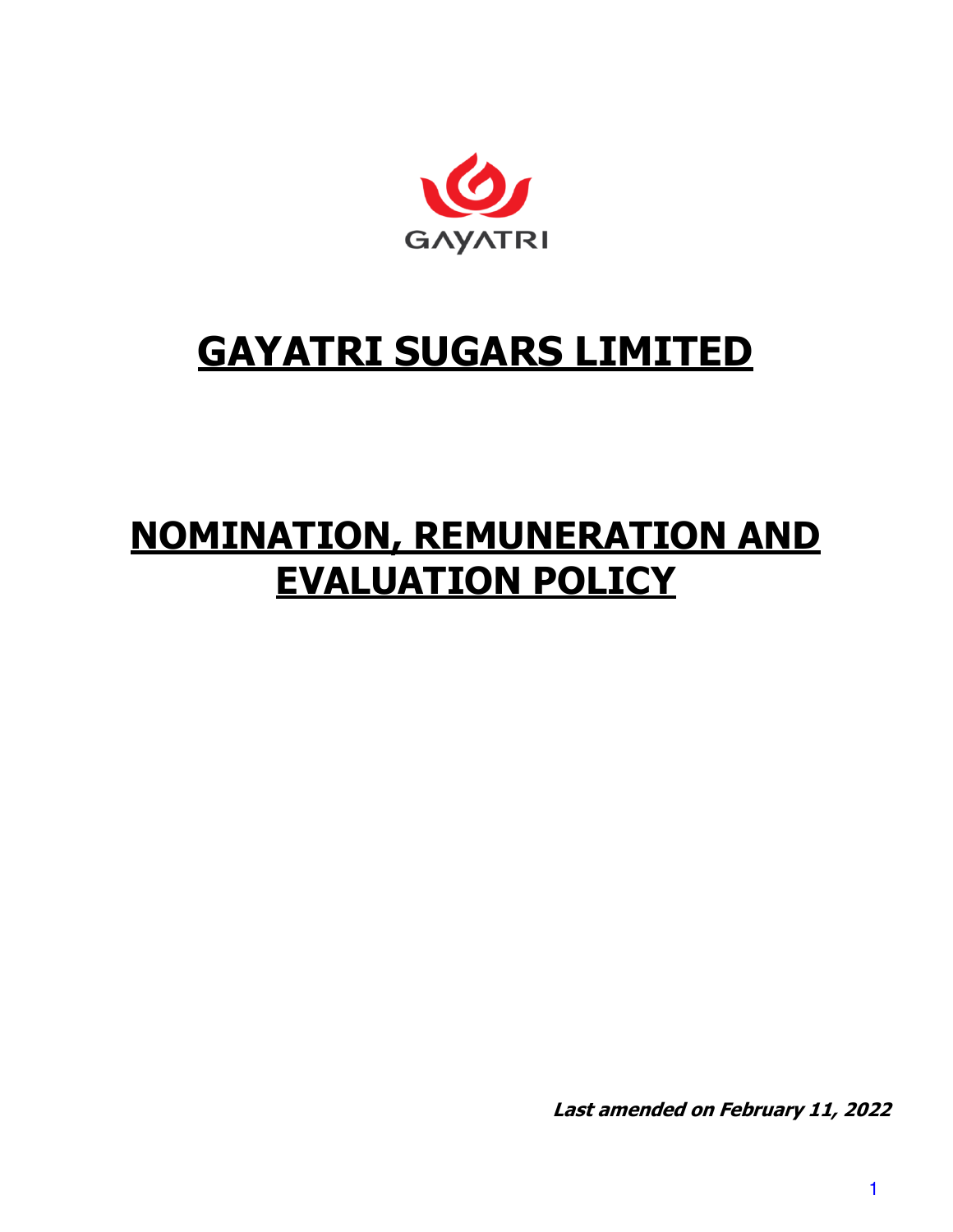# **The Nomination, Remuneration and Evaluation Policy of the Company is as follows:**

# **I. PREAMBLE**

Pursuant to Section 178 of the Companies Act, 2013 and Clause 49 of the Listing Agreement, the Board of Directors of every listed Company shall constitute the Nomination and Remuneration Committee. The Company already constituted Remuneration Committee comprising of three nonexecutive Independent Directors as required under Listing Agreement. In order to align with the provisions of the Companies Act, 2013 and the amended Listing Agreement from time to time, the Board on 26 May, 2014 changed the nomenclature of the "Remuneration Committee" as "Nomination and Remuneration Committee" and reconstituted the Committee with three Non-Executive Independent Directors as Member of the Committee.

This Committee and the Policy is formulated in compliance with Section 178 of the Companies Act, 2013 read along with the applicable rules thereto and Clause 49 of the Listing Agreement.

# **II. OBJECTIVE**

The Key Objectives of the Committee would be:

a) To guide the Board in relation to appointment and removal of Directors, Key Managerial Personnel and Senior Management.

b) To evaluate the performance of the members of the Board and provide necessary report to the Board for further evaluation.

c) To recommend to the Board on Remuneration payable to the Directors, Key Managerial Personnel and Senior Management.

## **III. DEFINITIONS**

- "Board" means Board of Directors of the Company.
- "Company" means "Gayatri Sugars Limited."
- "Employees' Stock Option" means the option given to the directors, officers or employees of a company or of its holding company or subsidiary company or companies, if any, which gives such directors, officers or employees, the benefit or right to purchase, or to subscribe for, the shares of the company at a future date at a pre-determined price.
- "Independent Director" means a director referred to in Section 149 (6) of the Companies Act, 2013.
- "Key Managerial Personnel" (KMP) means

(i) Chief Executive Officer or the Managing Director or the Manager, (ii) Company Secretary,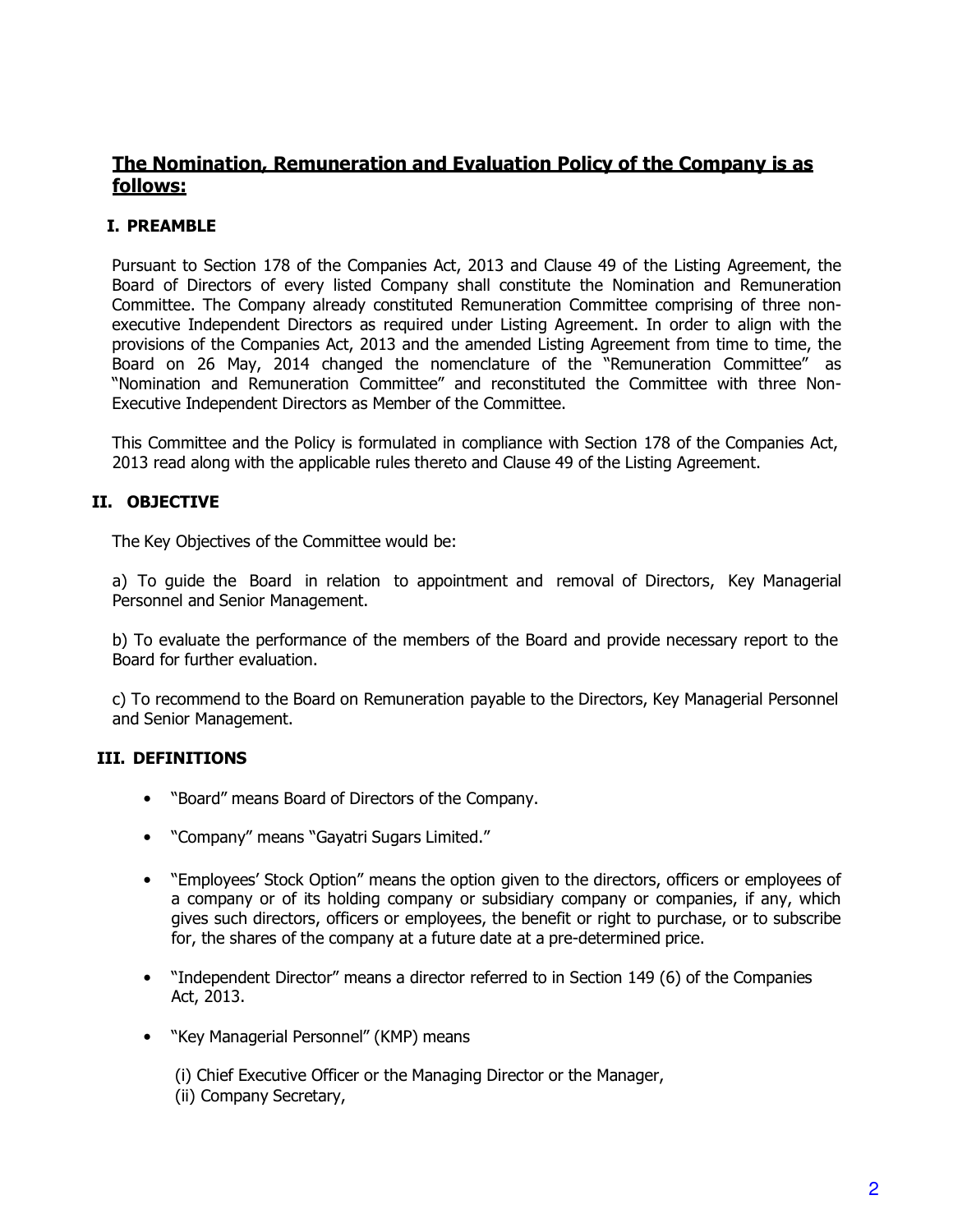- (iii) Whole-time Director,
- (iv) Chief Financial Officer and
- (v) Such other officer as may be prescribed.
- "Nomination and Remuneration Committee" shall mean a Committee of Board of Directors of the Company, constituted in accordance with the provisions of Section 178 of the Companies Act, 2013 and the Listing Agreement.
- "Policy or This Policy" means, "Nomination and Remuneration Policy."
- "Remuneration" means any money or its equivalent given or passed to any person for services rendered by him and includes perquisites as defined under the Income-tax Act, 1961.
- "Senior Management" means personnel of the Company who are members of its core management team excluding Board of Directors. This would include all members of management one level below the executive directors, including all the functional heads.

## **IV. INTERPRETATION**

Terms that have not been defined in this Policy shall have the same meaning assigned to them in the Companies Act, 2013, Listing Agreement and/or any other SEBI Regulation(s) as amended from time to time.

#### **V. GUIDING PRINCIPLES**

The Policy ensures that

- The level and composition of remuneration is reasonable and sufficient to attract, retain and motivate Directors of the quality required to run the Company successfully.
- Relationship of remuneration to performance is clear and meets appropriate performance benchmarks and
- Remuneration to Directors, Key Managerial Personnel and Senior Management involves a balance between fixed and incentive pay reflecting short and long term performance objectives appropriate to the working of the Company and its goals.

## **VI. ROLE OF THE COMMITTEE**

The role of the Committee inter alia will be the following:

- To formulate a criteria for determining qualifications, positive attributes and independence of a Director.
- Formulate criteria for evaluation of Independent Directors and the Board.
- Identify persons who are qualified to become Directors and who may be appointed in Senior Management in accordance with the criteria laid down in this policy.
- To carry out evaluation of every Director's performance.<br>• To recommend to the Board the annointment and
- To recommend to the Board the appointment and removal of Directors and Senior Management.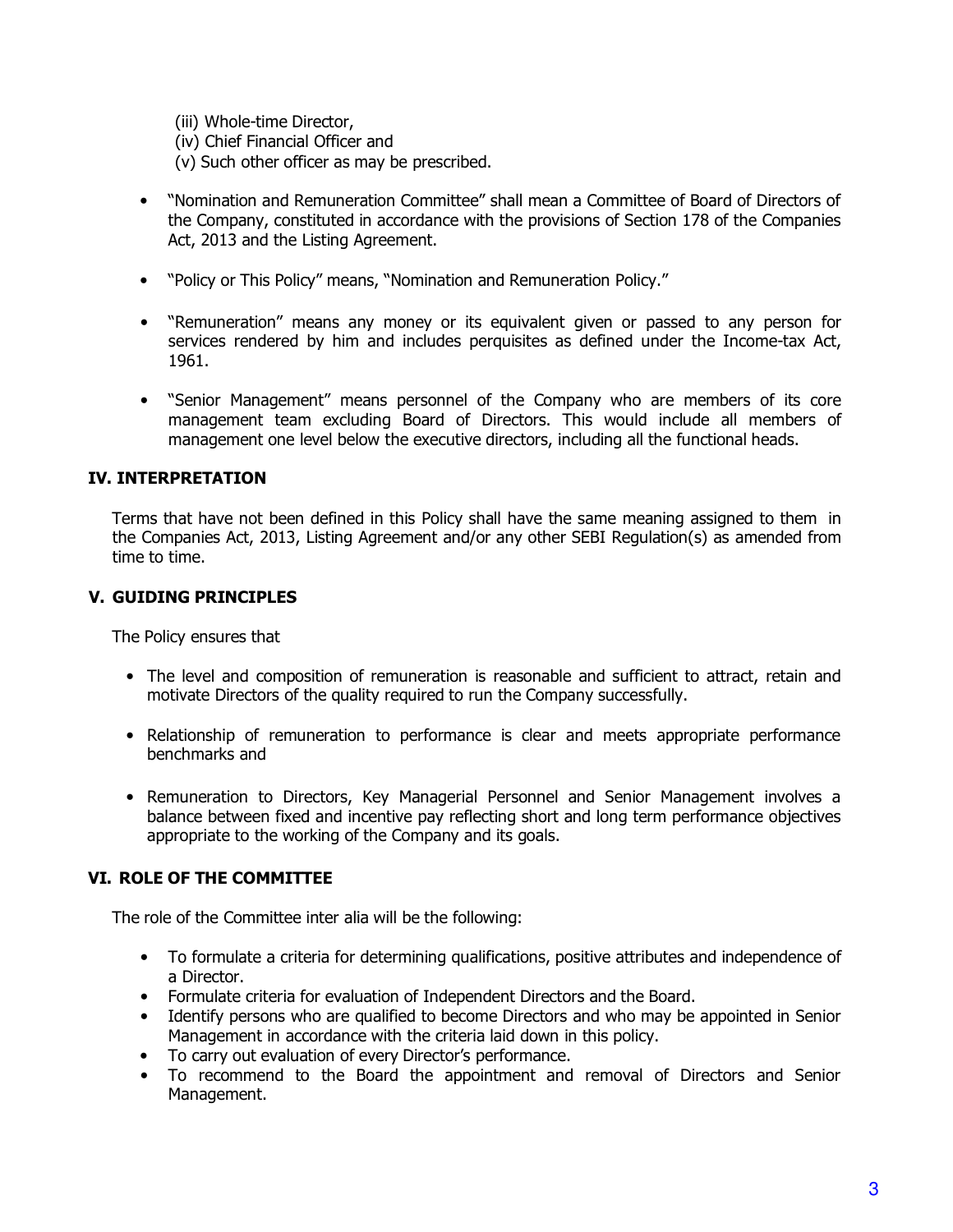- To recommend to the Board policy relating to remuneration for Directors, Key Managerial Personnel and Senior Management.
- Ensure that level and composition of remuneration is reasonable and sufficient, relationship of remuneration to performance is clear and meets appropriate performance benchmarks.
- To devise a policy on Board diversity.
- To carry out any other function as is mandated by the Board from time to time and / or enforced by any statutory notification, amendment or modification, as may be applicable.
- To perform such other functions as may be necessary or appropriate for the performance of its duties.

## **VII. MEMBERSHIP**

- The Committee shall comprise at least three (3) Directors, all of whom shall be nonexecutive Directors and at least half shall be Independent.
- The Board shall reconstitute the Committee as and when required to comply with the provisions of the Companies Act, 2013 and applicable statutory requirement.
- Minimum two (2) members shall constitute a quorum for the Committee meeting.
- Membership of the Committee shall be disclosed in the Annual Report.
- Term of the Committee shall be continued unless terminated by the Board of Directors.

# **VIII. CHAIRMAN**

- Chairman of the Committee shall be an Independent Director.
- Chairperson of the Company may be appointed as a member of the Committee but shall not Chair the Committee.
- In the absence of the Chairman, the members of the Committee present at the meeting shall choose one amongst them to act as Chairman.
- Chairman of the Nomination and Remuneration Committee could be present at the Annual General Meeting or may nominate some other member to answer the shareholders' queries.

# **IX. FREQUENCY OF MEETINGS**

The meeting of the Committee shall be held at such regular intervals as may be required.

## **X. COMMITTEE MEMBERS' INTERESTS**

- A member of the Committee is not entitled to be present when his or her own remuneration is discussed at a meeting or when his or her performance is being evaluated.
- The Committee may invite such executives, as it considers appropriate, to be present at the meetings of the Committee.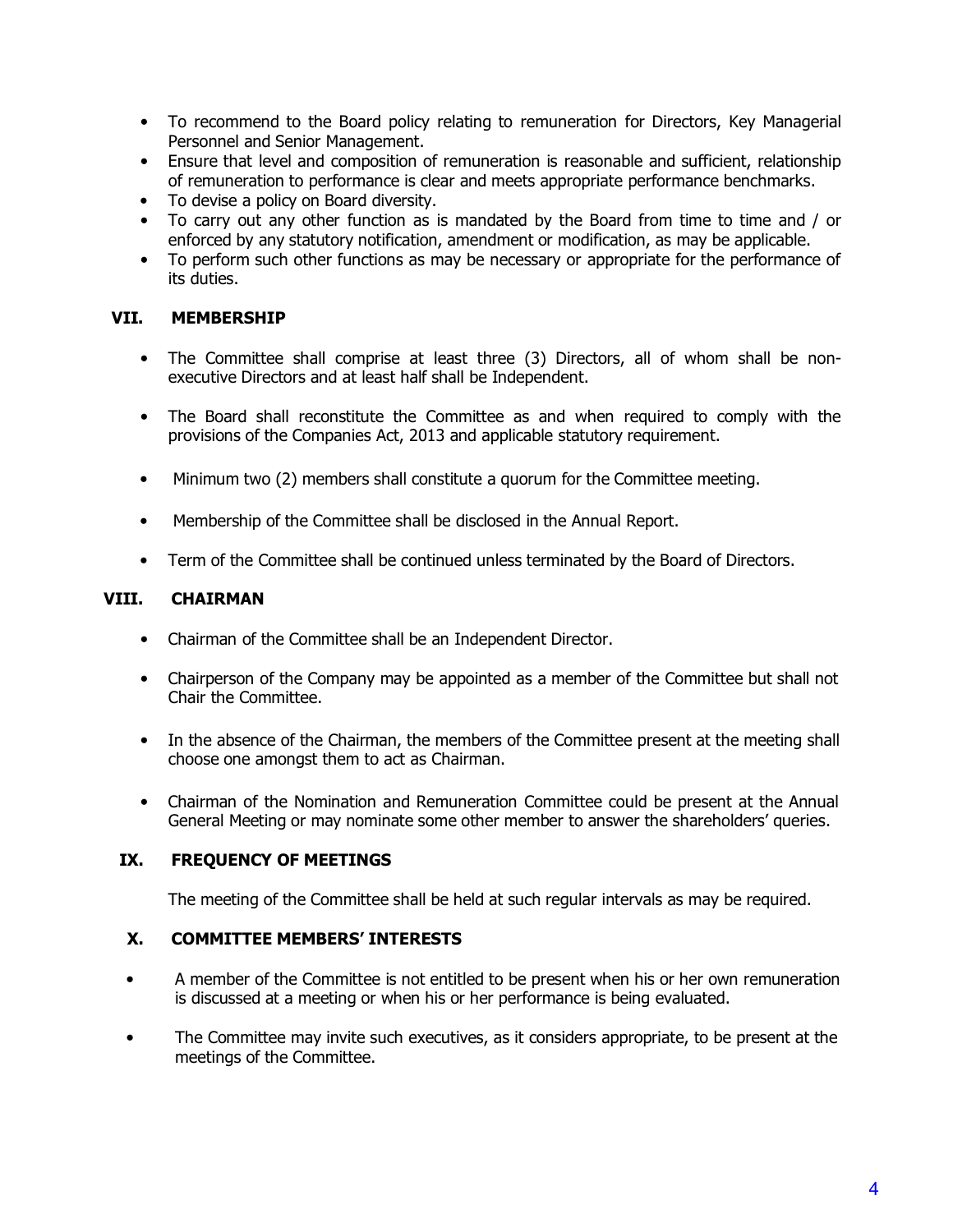## **XI. VOTING**

- Matters arising for determination at Committee meetings shall be decided by a majority of votes of Members present and voting and any such decision shall for all purposes be deemed a decision of the Committee.
- In the case of equality of votes, the Chairman of the meeting will have a casting vote.

## **XII. APPOINTMENT AND REMOVAL OF DIRECTOR, KMP AND SENIOR MANAGEMENT**

#### • **Appointment criteria and qualifications:**

- 1. The Committee shall identify and ascertain the integrity, qualification, expertise and experience of the person for appointment as Director, KMP or at Senior Management level and recommend to the Board his / her appointment.
- 2. A person should possess adequate qualification, expertise and experience for the position he / she is considered for appointment. The Committee has discretion to decide whether qualification, expertise and experience possessed by a person are sufficient / satisfactory for the concerned position.
- 3. The Company shall not appoint or continue the employment of any person as Managing Director/Whole-time Director/Manager who has attained the age of seventy years. Provided that the term of the person holding this position may be extended beyond the age of seventy years with the approval of shareholders by passing a special resolution based on the explanatory statement annexed to the notice for such motion indicating the justification for extension of appointment beyond seventy years.
- 4. For every appointment of an independent director, the Nomination and Remuneration Committee shall evaluate the balance of skills, knowledge and experience on the Board and on the basis of such evaluation, prepare a description of the role and capabilities required of an independent director. The person recommended to the Board for appointment as an independent director shall have the capabilities identified in such description. For the purpose of identifying suitable candidates, the Committee may:

a. use the services of an external agencies, if required;

b. consider candidates from a wide range of backgrounds, having due regard to diversity; and c. consider the time commitments of the candidates.

## • **Term / Tenure:**

1. Managing Director/Whole-time Director/Manager (Managerial Person):

The Company shall appoint or re-appoint any person as its Managerial Person for a term not exceeding five years at a time. No re-appointment shall be made earlier than one year before the expiry of term.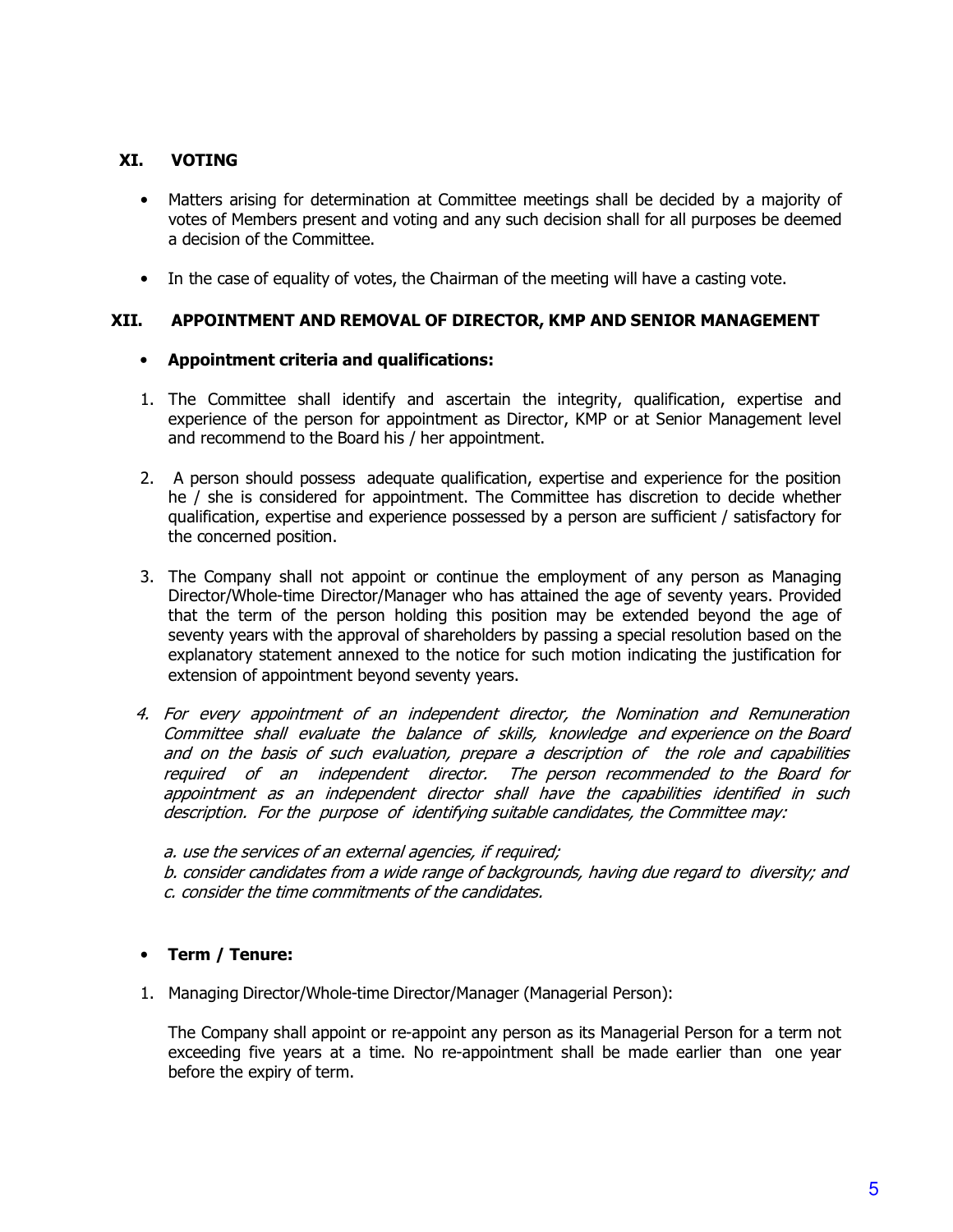- 2. Independent Director:
	- An Independent Director shall hold office for a term up to five consecutive years on the Board of the Company and will be eligible for reappointment on passing of a special resolution by the Company and disclosure of such appointment in the Board's report.
	- No Independent Director shall hold office for more than two consecutive terms, but such Independent Director shall be eligible for appointment after expiry of three years of ceasing to become an Independent Director. Provided that an Independent Director shall not, during the said period of three years, be appointed in or be associated with the Company in any other capacity, either directly or indirectly.
	- At the time of appointment of Independent Director it should be ensured that number of Boards on which such Independent Director serves is restricted to seven listed companies as an Independent Director and three listed companies as an Independent Director in case such person is serving as a Whole-time Director of a listed company.

## • **Evaluation:**

- The Committee shall carry out evaluation of performance of every Director, KMP and Senior Management at regular interval (yearly).

#### • **Removal:**

Due to reasons for any disqualification mentioned in the Companies Act, 2013, rules made thereunder or under any other applicable Act, rules and regulations, the Committee may recommend, to the Board with reasons recorded in writing, removal of a Director, KMP or Senior Management subject to the provisions and compliance of the said Act, rules and regulations.

#### • **Retirement:**

The Director, KMP and Senior Management shall retire as per the applicable provisions of the Companies Act, 2013 and the prevailing policy of the Company. The Board will have the discretion to retain the Director, KMP, Senior Management in the same position / remuneration or otherwise even after attaining the retirement age, for the benefit of the Company.

#### **XIII. PROVISIONS RELATING TO REMUNERATION OF MANAGERIAL PERSON, KMP AND SENIOR MANAGEMENT**

#### • **General:**

1. The remuneration / compensation / commission etc. to Managerial Person, KMP and Senior Management Personnel will be determined by the Committee and recommended to the Board for approval. The remuneration / compensation / commission etc. shall be subject to the prior/post approval of the shareholders of the Company and Central Government, wherever required.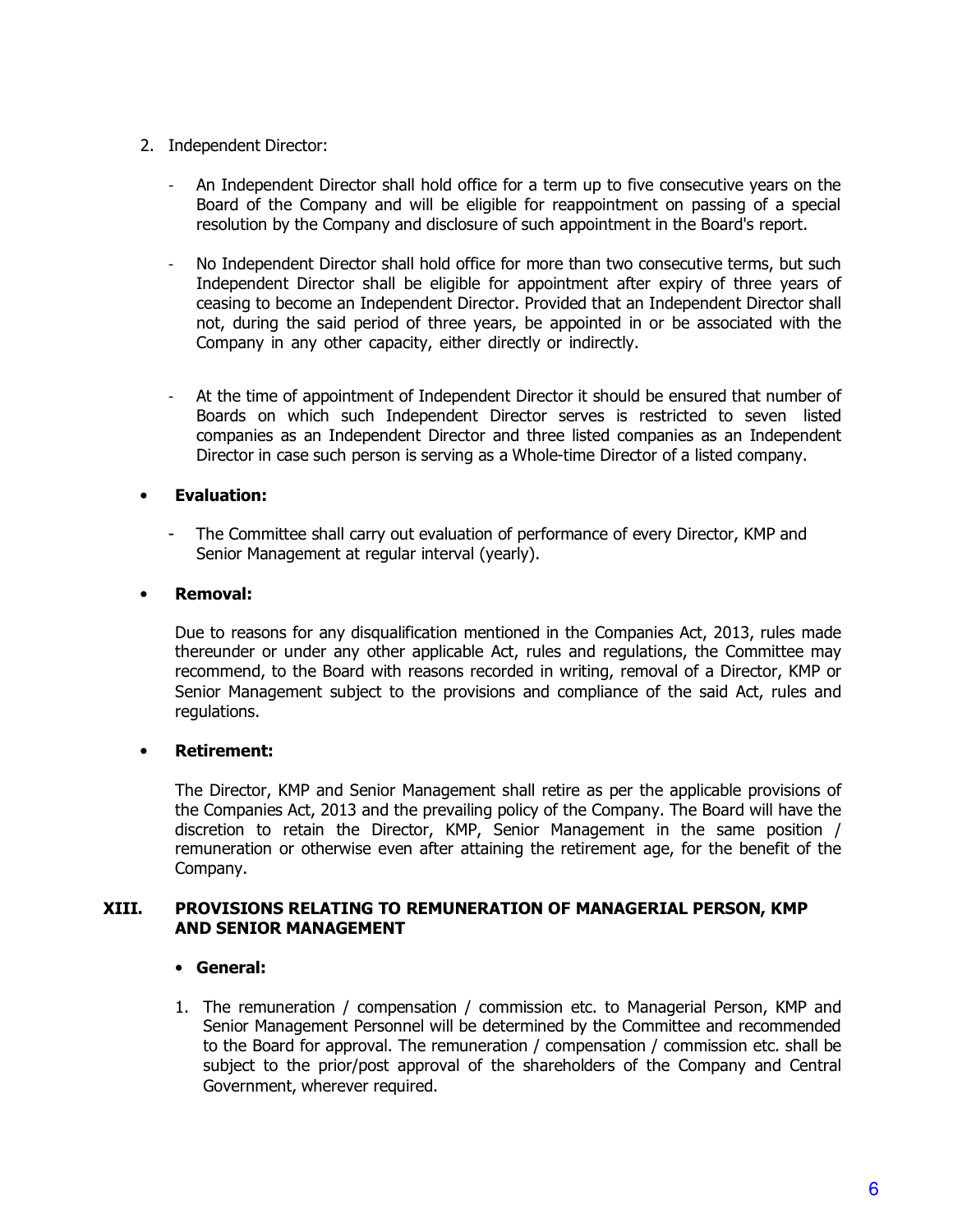- 2. The remuneration and commission to be paid to Managerial Person shall be as per the statutory provisions of the Companies Act, 2013, and the rules made thereunder for the time being in force.
- 3. Increments to the existing remuneration / compensation structure may be recommended by the Committee to the Board which should be within the slabs approved by the Shareholders in the case of Managerial Person. Increments will be effective from the date of reappointment in respect of Managerial Person and  $1<sup>st</sup>$  April in respect of other employees of the Company
- 4. Where any insurance is taken by the Company on behalf of its Managerial Person, KMP and any other employees for indemnifying them against any liability, the premium paid on such insurance shall not be treated as part of the remuneration payable to any such personnel. Provided that if such person is proved to be guilty, the premium paid on such insurance shall be treated as part of the remuneration.

## • **Remuneration to Managerial Person, KMP and Senior Management:**

1. Fixed pay:

Managerial Person, KMP and Senior Management shall be eligible for a monthly remuneration as may be approved by the Board on the recommendation of the Committee in accordance with the statutory provisions of the Companies Act, 2013, and the rules made thereunder for the time being in force. The break-up of the pay scale and quantum of perquisites including, employer's contribution to P.F, pension scheme, medical expenses, club fees etc. shall be decided and approved by the Board on the recommendation of the Committee and approved by the shareholders and Central Government, wherever required.

2. Minimum Remuneration:

If, in any financial year, the Company has no profits or its profits are inadequate, the Company shall pay remuneration to its Managerial Person in accordance with the provisions of Schedule V of the Companies Act, 2013 and if it is not able to comply with such provisions, with the prior approval of the Central Government.

3. Provisions for excess remuneration:

If any Managerial Person draws or receives, directly or indirectly by way of remuneration any such sums in excess of the limits prescribed under the Companies Act, 2013 or without the prior sanction of the Central Government, where required, he / she shall refund such sums to the Company and until such sum is refunded, hold it in trust for the Company. The Company shall not waive recovery of such sum refundable to it unless permitted by the Central Government.

## **• Remuneration to Non-Executive / Independent Director:**

1. Remuneration / Commission:

The remuneration / commission shall be in accordance with the statutory provisions of the Companies Act, 2013, and the rules made there under for the time being in force.